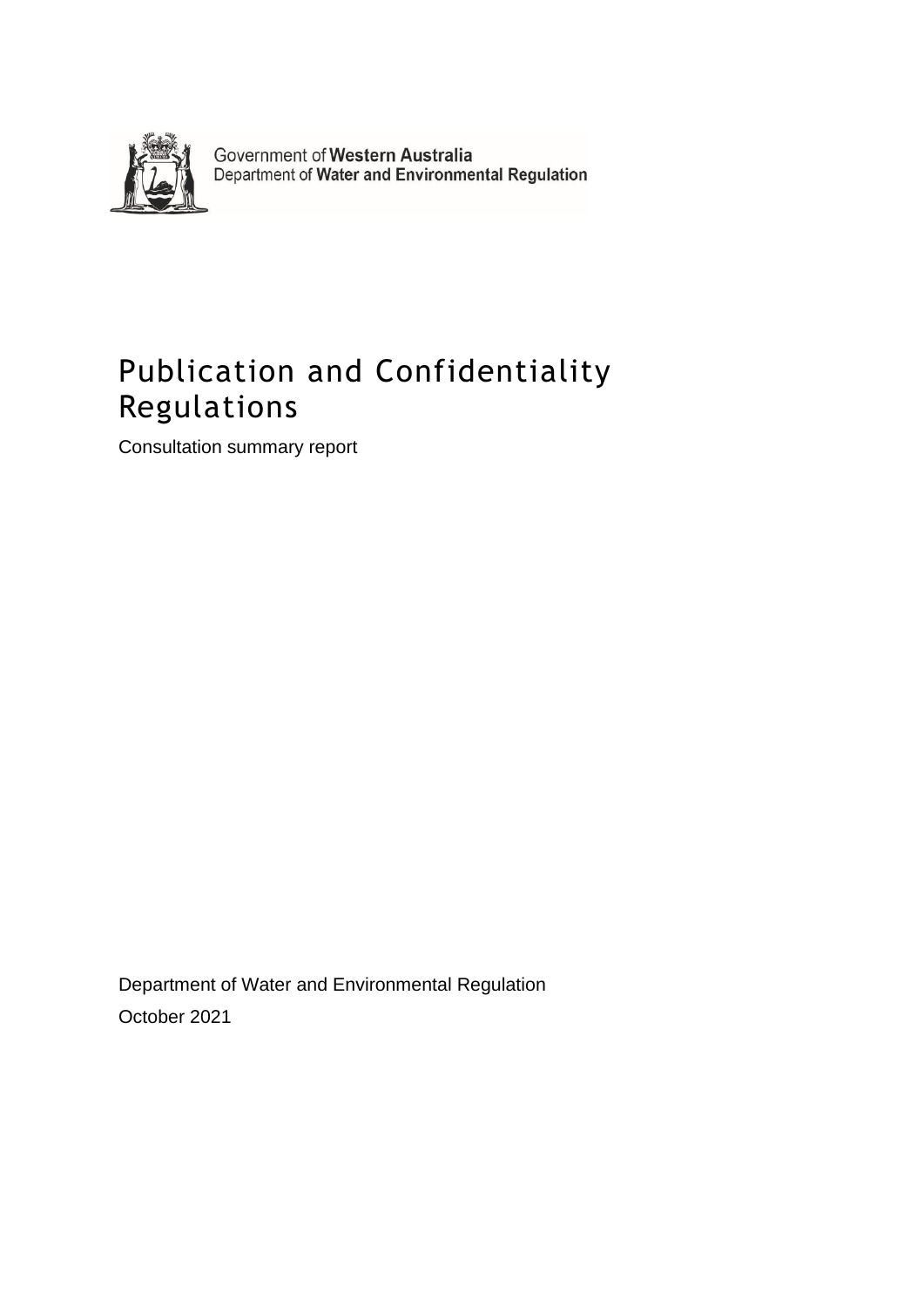Department of Water and Environmental Regulation Prime House, 8 Davidson Terrace Joondalup Western Australia 6027 Locked Bag 10 Joondalup DC WA 6919

Phone: 08 6364 7000 Fax: 08 6364 7001 National Relay Service 13 36 77

dwer.wa.gov.au

© Government of Western Australia

October 2021

This work is copyright. You may download, display, print and reproduce this material in unaltered form only (retaining this notice) for your personal, non-commercial use or use within your organisation. Apart from any use as permitted under the *Copyright Act 1968*, all other rights are reserved. Requests and inquiries concerning reproduction and rights should be addressed to the Department of Water and Environmental Regulation.

#### **Disclaimer**

This document has been published by the Department of Water and Environmental Regulation. Any representation, statement, opinion or advice expressed or implied in this publication is made in good faith and on the basis that the Department of Water and Environmental Regulation and its employees are not liable for any damage or loss whatsoever which may occur as a result of action taken or not taken, as the case may be in respect of any representation, statement, opinion or advice referred to herein. Professional advice should be obtained before applying the information contained in this document to particular circumstances.

This publication is available at our website [www.dwer.wa.gov.au](http://www.dwer.wa.gov.au/) or for those with special needs it can be made available in alternative formats such as audio, large print, or Braille.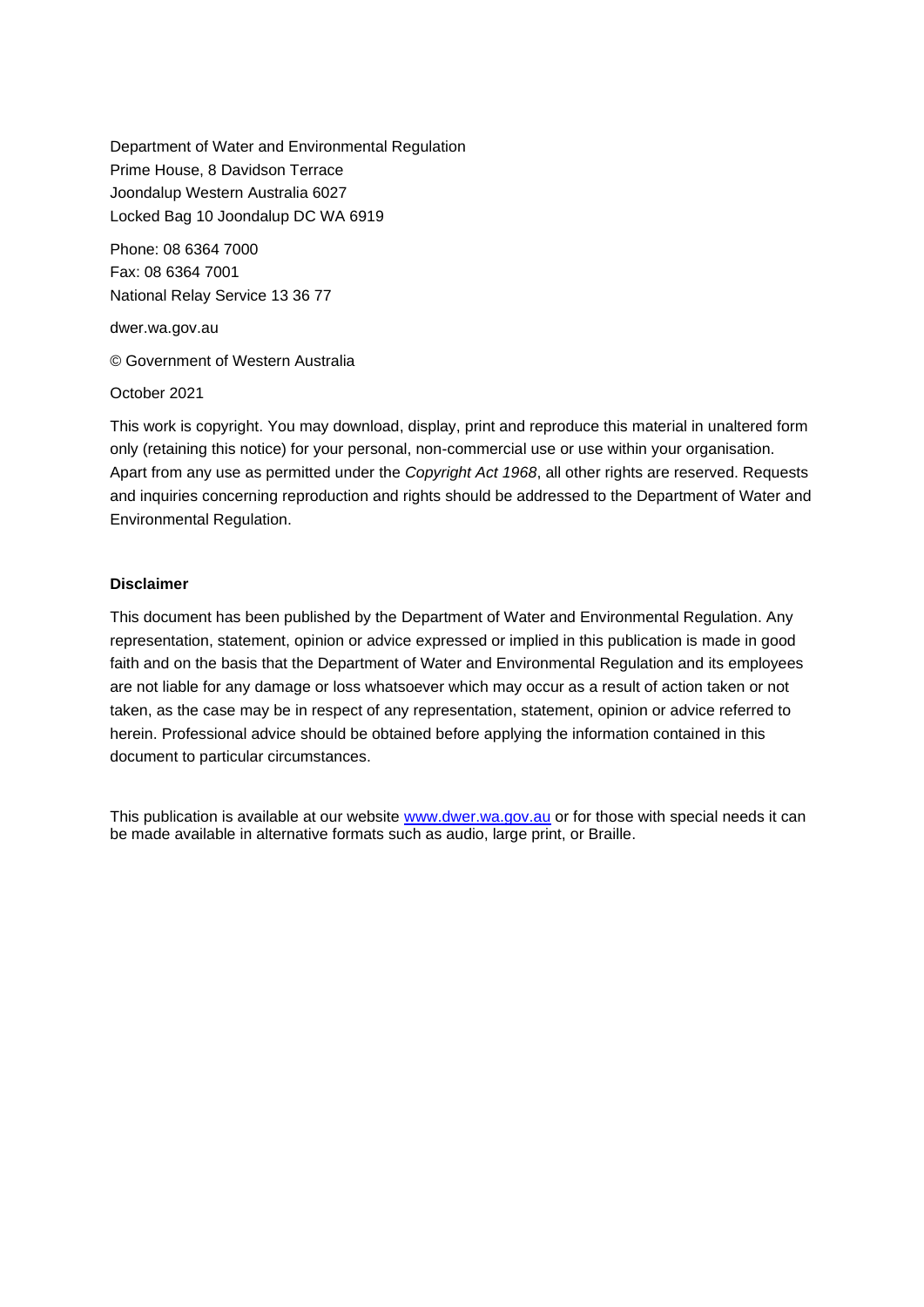## Contents

| 1.1<br>Particulars for applications for clearing permits under section 51E(1) of the Act1<br>Particulars for applications for amendments of clearing permits under section 51K(2)(a) of the Act1<br>Particulars for undertakings given by the CEO under section 51E(9) of the Act1<br>Particulars for the surrender of clearing permits accepted by the CEO under section 51MA(7)(a) of the<br>Act and for clearing permits revoked or suspended by the CEO under section 51L(1) of the |  |
|-----------------------------------------------------------------------------------------------------------------------------------------------------------------------------------------------------------------------------------------------------------------------------------------------------------------------------------------------------------------------------------------------------------------------------------------------------------------------------------------|--|
|                                                                                                                                                                                                                                                                                                                                                                                                                                                                                         |  |
|                                                                                                                                                                                                                                                                                                                                                                                                                                                                                         |  |
| Authority may keep documentation relating to proposals confidential on request 3                                                                                                                                                                                                                                                                                                                                                                                                        |  |
|                                                                                                                                                                                                                                                                                                                                                                                                                                                                                         |  |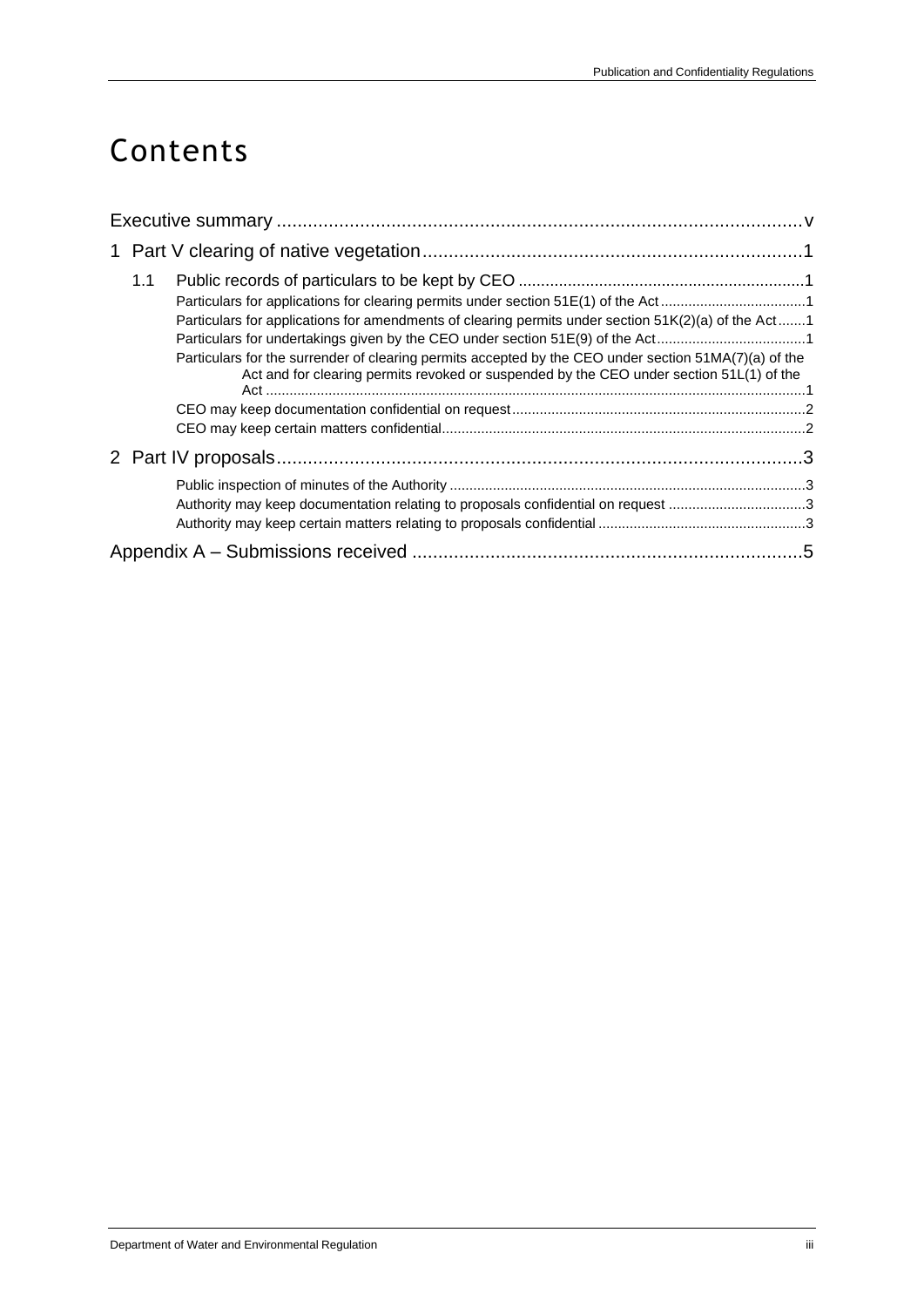## Executive summary

The *Environmental Protection Amendment Act 2020* is the most significant reform of Western Australia's environmental legislation in more than 30 years. It introduces a raft of amendments to Western Australia's primary environmental legislation – the *Environmental Protection Act 1986* (EP Act).

The amendments will be introduced in three main stages. For more information go to: [www.wa.gov.au/service/environment/business-and-community](http://www.wa.gov.au/service/environment/business-and-community-assistance/amendments-the-environmental-protection-act-1986)[assistance/amendments-the-environmental-protection-act-1986.](http://www.wa.gov.au/service/environment/business-and-community-assistance/amendments-the-environmental-protection-act-1986)

Proclamation of amendments under Stage 2 occurred on [22 October 2021.](https://www.wa.gov.au/sites/default/files/2021-10/Environmental%20Protection%20Amendment%20Act%202020%20Commencement%20Proclamation%20%28No.%202%29%202021.pdf) These amendments require the Environmental Protection Authority (the Authority) or the Chief Executive Officer (CEO) to publish information and material in relation to:

- proposals referred to the Authority
- clearing permit referrals or applications, and any accompanying information
- any amendment, revocation or suspension of a clearing permit
- applications and notices in connection with surrender of clearing permits.

The [Environmental Protection Regulations Amendment \(Publication and](https://consult.dwer.wa.gov.au/strategic-policy/publication-and-confidentiality-regulations/user_uploads/environmental-protection-regulations-amendment--publication-and-confidentiality--regulations-2021.pdf)  [Confidentiality\) Regulations 2021](https://consult.dwer.wa.gov.au/strategic-policy/publication-and-confidentiality-regulations/user_uploads/environmental-protection-regulations-amendment--publication-and-confidentiality--regulations-2021.pdf) were also gazetted on 22 October 2021. These provide the particulars that the CEO and Authority must keep public records of, and set out the process by which applicants may request that confidential information be withheld from publication. The regulations also give the CEO and Authority a discretionary power to redact certain types of information without having received a request that the information be kept confidential.

The regulations ensure that, consistent with current practice, applicants can request confidential information is not published.

To inform the development of the regulations, the Department of Water and Environmental Regulation (the department) released the [draft Environmental](https://consult.dwer.wa.gov.au/strategic-policy/publication-and-confidentiality-regulations/user_uploads/att-2---environmental-protection-regulations-amendment--publication-and-confidentiality--regulations-2021--consultation-draft--1.pdf)  [Protection Regulations Amendment \(Publication and Confidentiality\) Regulations](https://consult.dwer.wa.gov.au/strategic-policy/publication-and-confidentiality-regulations/user_uploads/att-2---environmental-protection-regulations-amendment--publication-and-confidentiality--regulations-2021--consultation-draft--1.pdf)  [2021](https://consult.dwer.wa.gov.au/strategic-policy/publication-and-confidentiality-regulations/user_uploads/att-2---environmental-protection-regulations-amendment--publication-and-confidentiality--regulations-2021--consultation-draft--1.pdf) for public comment. An [explanatory note](https://consult.dwer.wa.gov.au/strategic-policy/publication-and-confidentiality-regulations/user_uploads/att-3---publication-and-confidentiality-regs-explanatory-doc-1.pdf) was published alongside the draft regulations to guide readers through the meaning of the regulations and how they would apply.

We received 10 submissions during the two-week comment period from 24 August 2021 to 7 September 2021.

The respondents supported the regulations. Many acknowledged their administrative nature and that they would not alter the current approach of the department and the Authority in relation to the publication of confidential information.

Several suggestions to strengthen the regulations were received through the consultation process. This report provides the department's response to the feedback received, which has helped to inform the final Publication and Confidentiality Regulations. The department thanks all respondents to this consultation process.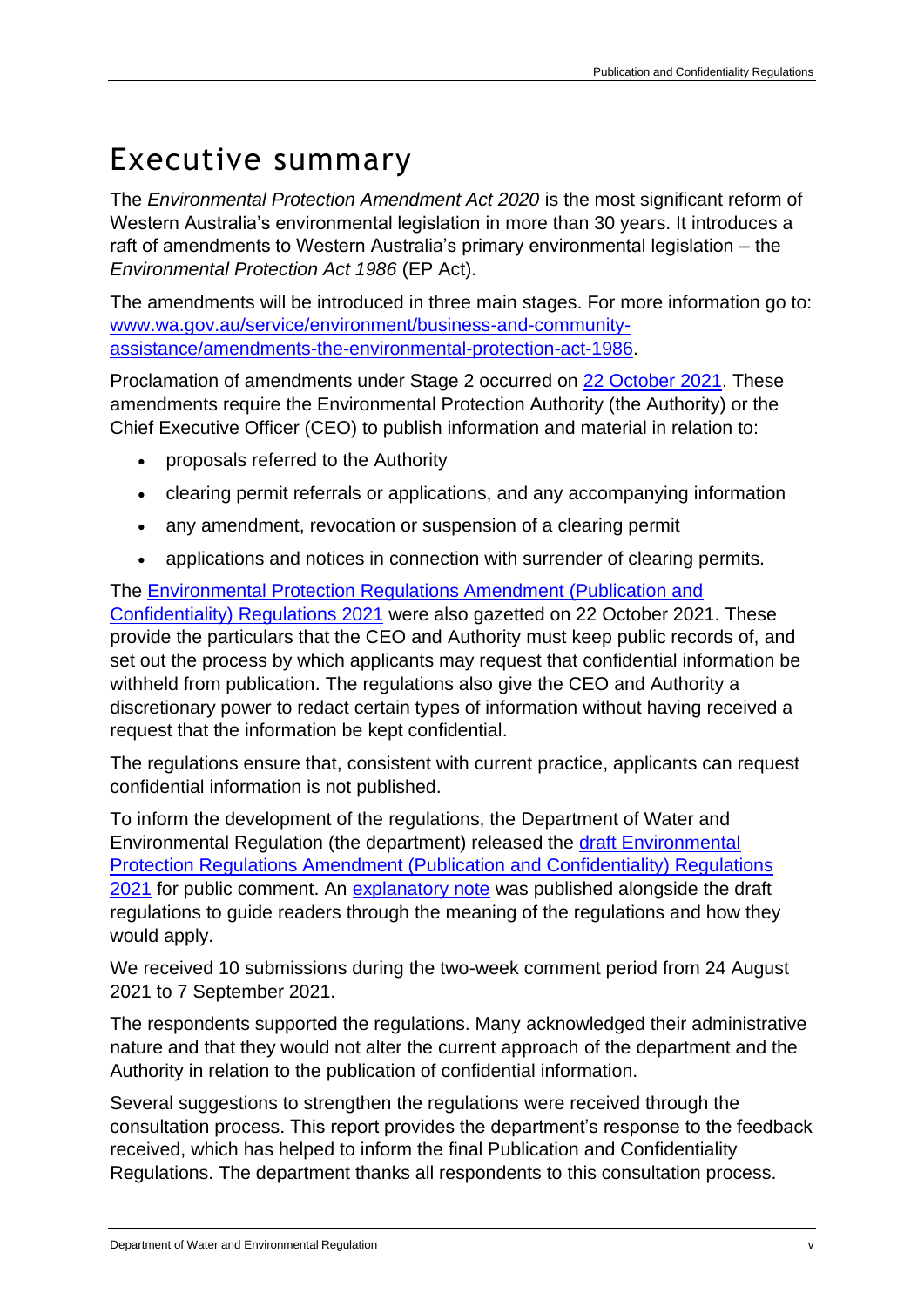# 1 Part V clearing of native vegetation

## 1.1 Public records of particulars to be kept by CEO

### **Particulars for applications for clearing permits under section 51E(1) of the Act**

One respondent recommended that the period for which clearing is proposed to be undertaken should be included in the particulars for applications for clearing permits under section 51E(1) of the Act.

### **Response:**

The department supports this recommendation and notes it is consistent with current practice.

## **Particulars for applications for amendments of clearing permits under section 51K(2)(a) of the Act**

One respondent recommended that the nature of the amendment be published to facilitate full public participation in the process, and to ensure appropriate standards of transparency and accountability.

## **Response:**

The department supports this recommendation and notes it is consistent with current practice.

## **Particulars for undertakings given by the CEO under section 51E(9) of the Act**

One respondent recommended that draft regulation 8(5) be amended to include whether the undertaking is in relation to an area or purpose permit, given the significant differences between area and purpose permits, including their duration under EP Act section 51G.

## **Response:**

The publication of particulars of undertakings given by the CEO under section 51E(9) can only relate to area permits (see s.51E(1)(b)(i)), therefore no change is required.

## **Particulars for the surrender of clearing permits accepted by the CEO under section 51MA(7)(a) of the Act and for clearing permits revoked or suspended by the CEO under section 51L(1) of the Act**

So as to remove any potential confusion, one respondent recommended that a description of the land to which the permit was granted also be included in the record. The respondent noted that this is particularly relevant where persons have multiple clearing permits under their name.

## **Response:**

The department supports this recommendation and notes it is consistent with current practice.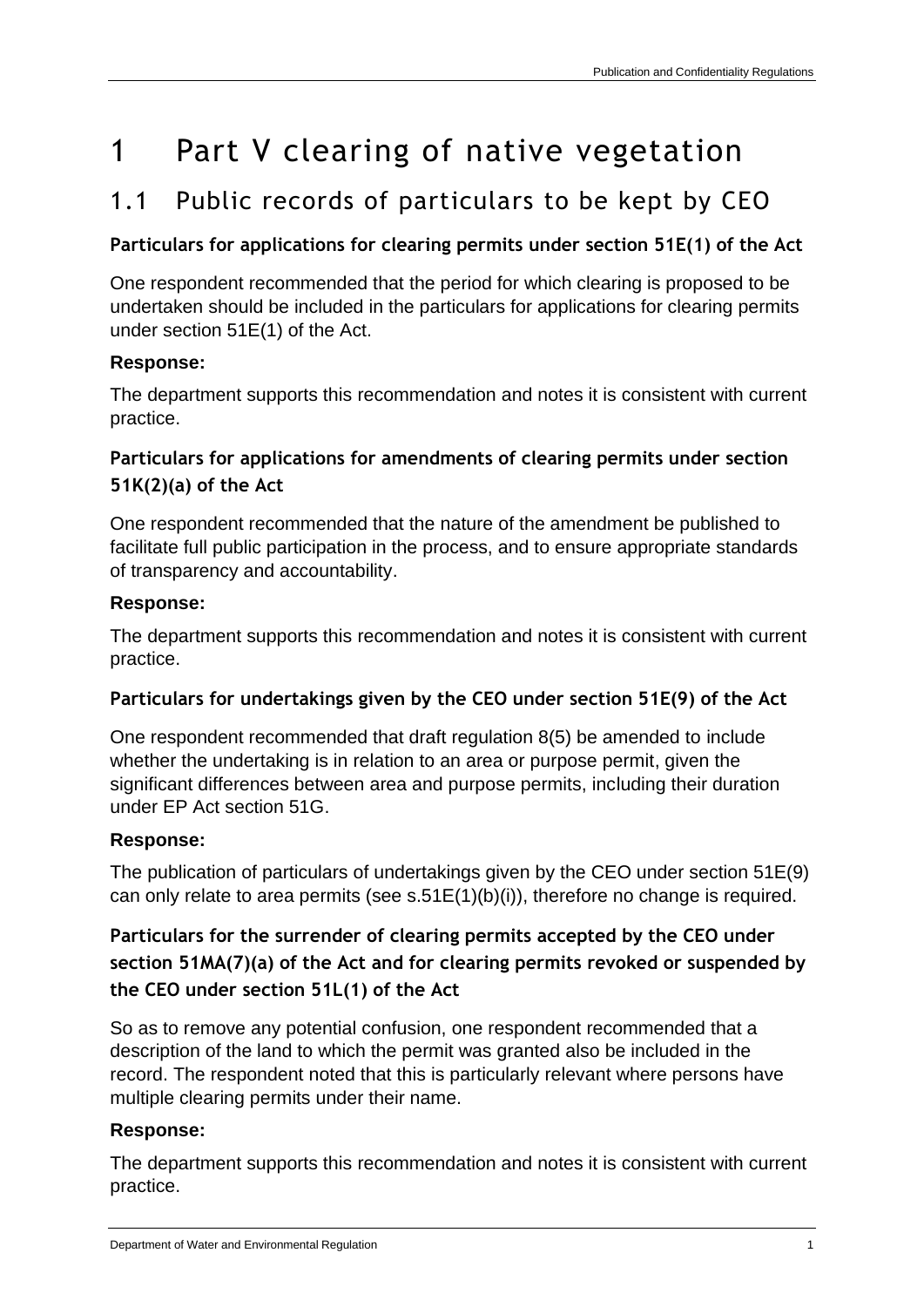#### **CEO may keep documentation confidential on request**

Two respondents expressed concern about the potential abuse of draft regulation 11 whereby applicants rely on confidentiality exceptions to limit public access to information. One respondent recommended that a public register of confidentiality requests and decisions be maintained.

#### **Response:**

The department considers that the parameters in the draft regulations are sufficiently discrete to ensure that only confidential information is withheld from publication.

The application of draft regulation 11 has been extended to include documentation submitted to the CEO in relation to *a referral of proposed clearing.* This amendment provides a referrer the same opportunity to request the CEO does not publish their confidential documentation as that afforded to an applicant for a clearing permit.

#### **CEO may keep certain matters confidential**

Some respondents recommended tighter measures to ensure that personal information and bank details are not published.

One respondent questioned whether the CEO should also be able to refrain from publishing the precise location of a threatened ecological community (TEC).

Two respondents recommended the CEO should also be able to keep the precise location of sites of significance to Aboriginal people confidential without a request being made for the information to be kept confidential.

#### **Response:**

The department supports the recommendation that the CEO refrain from publishing bank details. Given the broad nature of the term, the department considers that some flexibility should be maintained in relation to the publication of 'personal information'.

The precise locations of TECs are already publicly available through the TEC data layer (DBCA-038) and so it is not necessary that this information be kept confidential.

The department supports the recommendation that the CEO may refrain from publishing confidential information disclosing the precise location of Aboriginal sites. This relates to those locations identified in the information provided in relation to an application for a clearing permit or referral of proposed clearing.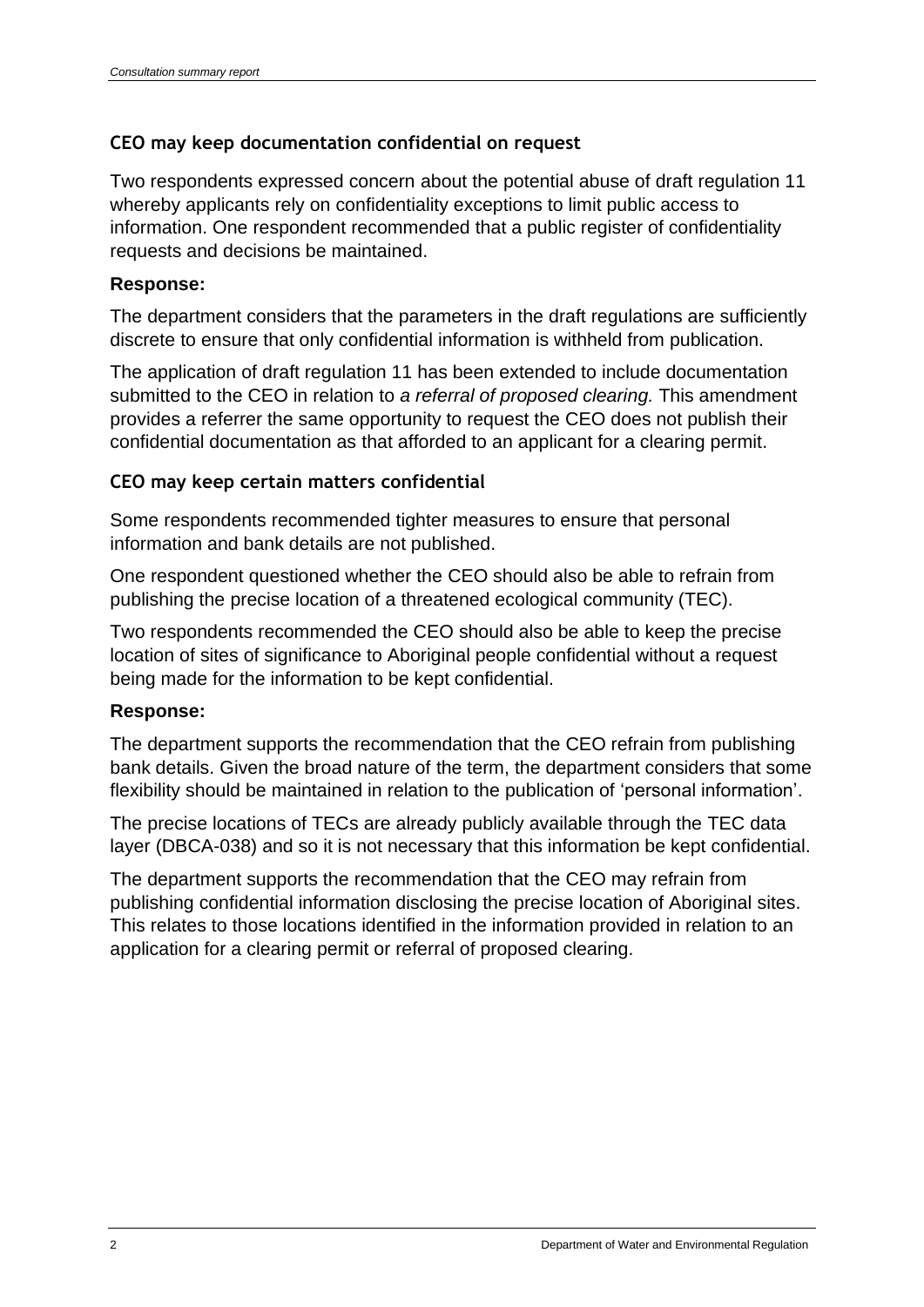## 2 Part IV proposals

### **Public inspection of minutes of the Authority**

One respondent recommended that the regulations clarify when records and minutes are to be published, and an appropriate time period.

The respondent also recommended that the regulations clarify that parts of minutes or records that are not subject to a confidentiality determination should be published.

The respondent also recommended the regulations confirm the ongoing application of the *Freedom of Information Act 1992.*

#### **Response:**

The department supports the recommendations to clarify when records and minutes are to be published, an appropriate time period and that the parts of minutes or records that are not confidential should be published.

The amendments to this regulation do not affect a person's ability to request information under the *Freedom of Information Act 1992*.

### **Authority may keep documentation relating to proposals confidential on request**

Two respondents expressed concern over the potential abuse of draft regulation 3B whereby proponents rely on confidentiality exceptions to limit public access to information. One respondent recommended that a public register of confidentiality requests and decisions be maintained.

#### **Response:**

The department considers that the parameters in the draft regulations are sufficiently discrete to ensure that only confidential information is withheld from publication.

### **Authority may keep certain matters relating to proposals confidential**

Some respondents recommended tighter measures to ensure that personal information and bank details are not published.

One respondent questioned whether the Authority should also be able to refrain from publishing the precise location of a TEC.

Two respondents recommended the Authority should also be able to keep the precise location of sites of significance to Aboriginal people confidential without a request being made for the information to be kept confidential.

#### **Response:**

The department supports the recommendation that the Authority refrain from publishing bank details. Given the broad nature of the term, the department considers that some flexibility should be maintained in relation to the publication of 'personal information'.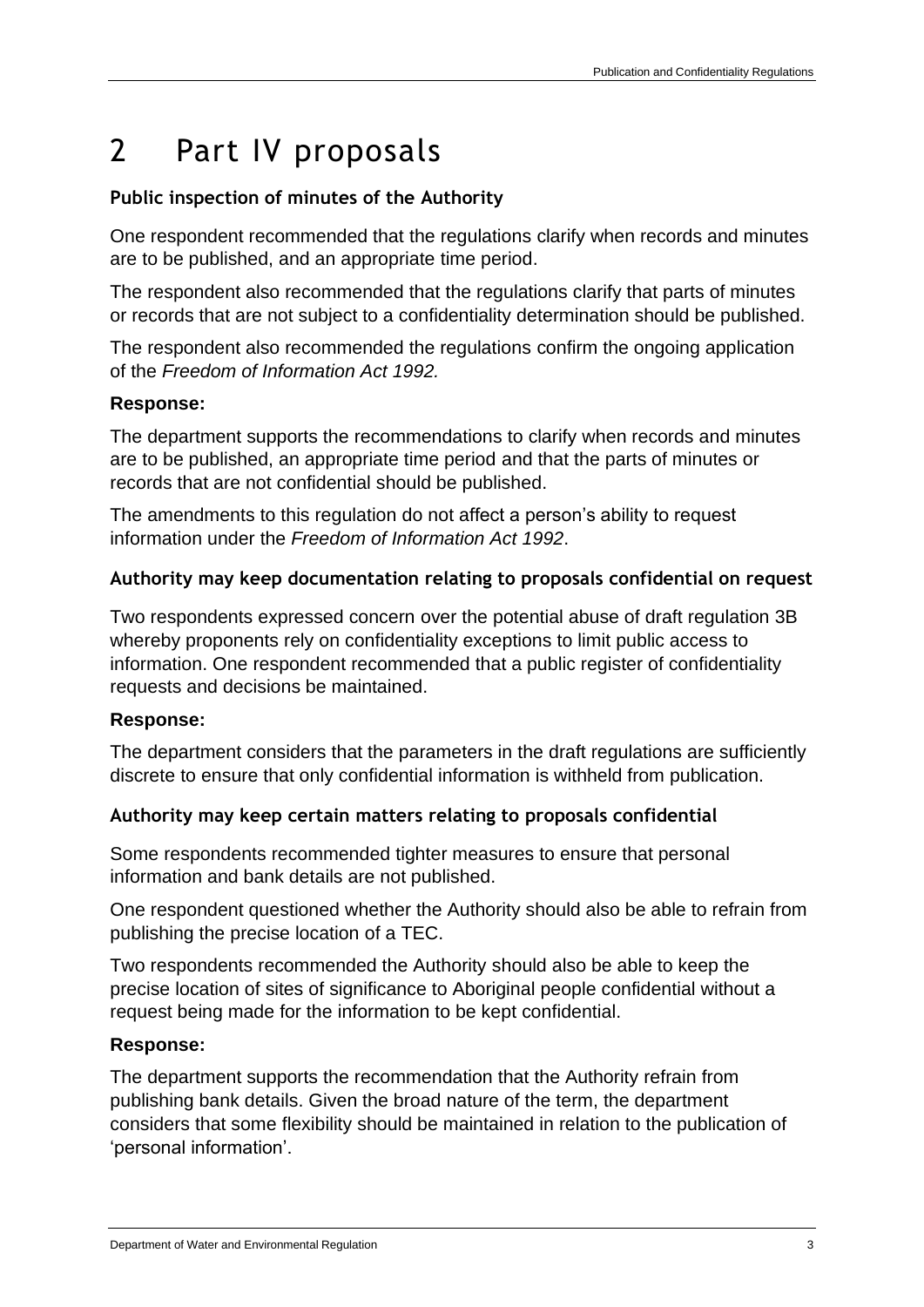The precise locations of TECs are already publicly available through the TEC data layer (DBCA-038) and so it is not necessary that this information be kept confidential.

The department supports the recommendation that the Authority may refrain from publishing confidential information disclosing the precise location of Aboriginal sites. This relates to those locations identified in the information provided in relation to an application for a clearing permit or referral of proposed clearing.